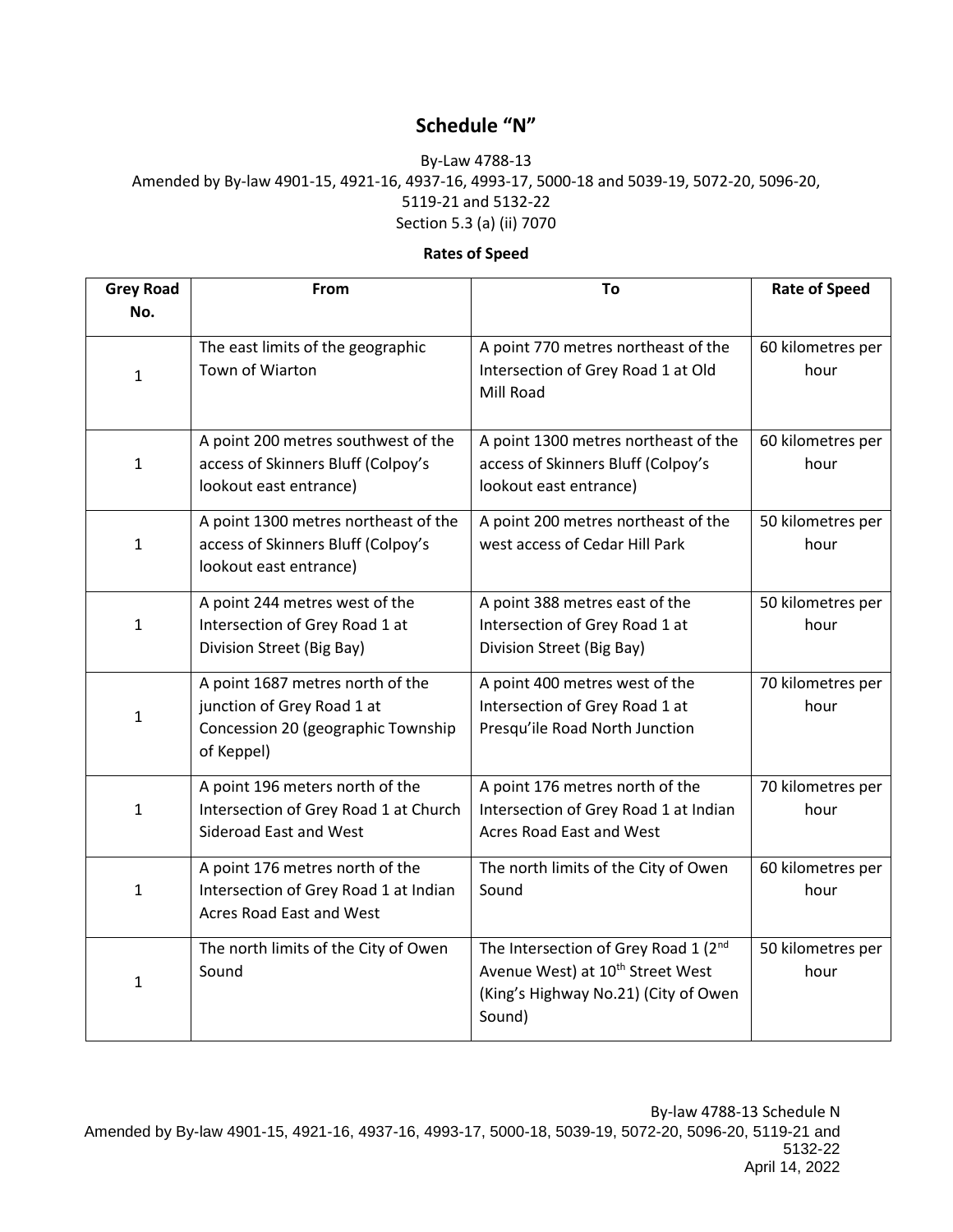| <b>Grey Road</b> | From                                                                                                                                 | To                                                                                                                                   | <b>Rate of Speed</b>      |
|------------------|--------------------------------------------------------------------------------------------------------------------------------------|--------------------------------------------------------------------------------------------------------------------------------------|---------------------------|
| No.              |                                                                                                                                      |                                                                                                                                      |                           |
| $\overline{2}$   | A point 86 metres south of the<br>Intersection of Grey Road 2 at<br><b>Gwendale Street (Maxwell)</b>                                 | The Intersection of Grey Road 2 at<br>Grey Road 4 West Junction (Maxwell)                                                            | 50 kilometres per<br>hour |
| $\overline{2}$   | A point 400 metres south of the<br>Intersection of Grey Road 2 at 8th<br>Concession B (geographic Township<br>of Osprey) (Feversham) | A point 317 metres north of the<br>Intersection of Grey Road 2 at 8th<br>Concession A (geographic Township<br>of Osprey) (Feversham) | 50 kilometres per<br>hour |
| 2                | A point 698 metres south of the<br>Intersection of Grey Road 2 at Grey<br>Road 119 (Ravenna)                                         | A point 165 metres north of the<br>Intersection of Grey Road 2 at Grey<br>Road 119 (Ravenna)                                         | 50 kilometres per<br>hour |
| 3                | A point 416 metres south of the<br>Intersection of Grey Road 3 at Grey<br>Road 9 East Junction (Ayton)                               | A point 530 metres north of the<br>Intersection of Grey Road 3 at<br>Victoria Street West Junction and<br>Arthur Street (Ayton)      | 50 kilometres per<br>hour |
| 3                | A point 24 metres north of the<br>Intersection of Grey Road 3 at Old<br><b>Bridge Road North</b>                                     | A point 714 metres north of the<br>Intersection of Grey Road 3 at Old<br><b>Bridge Road North</b>                                    | 60 kilometres per<br>hour |
| 3                | A point 815 metres south of the<br>Intersection of Grey Road 3 at<br>Sideroad 8, (geographic Township of<br>Sullivan)                | A point 614 metres north of The<br>Intersection of Grey Road 3 at<br>Sideroad 8, (geographic Township of<br>Sullivan)                | 70 kilometres per<br>hour |
| 3                | A point 221 metres south of the<br>Intersection of Grey Road 3 at Grey<br>Road 16 (Keady)                                            | The Intersection of Grey Road 3 at<br>Grey Road 16 (Keady)                                                                           | 50 kilometres per<br>hour |
| 3                | The Intersection of Grey Road 3 at<br>Grey Road 16 (Keady)                                                                           | A point 229 metres north of the<br>Intersection of Grey Road 3 at Grey<br>Road 16 (Keady)                                            | 50 kilometres per<br>hour |
| 3                | A point 540 metres south of the<br>Intersection of Grey Road 3 at King's<br>Highway No.21 (Jackson)                                  | The Intersection of Grey Road 3 at<br>King's Highway No.21 (Jackson)                                                                 | 60 kilometres per<br>hour |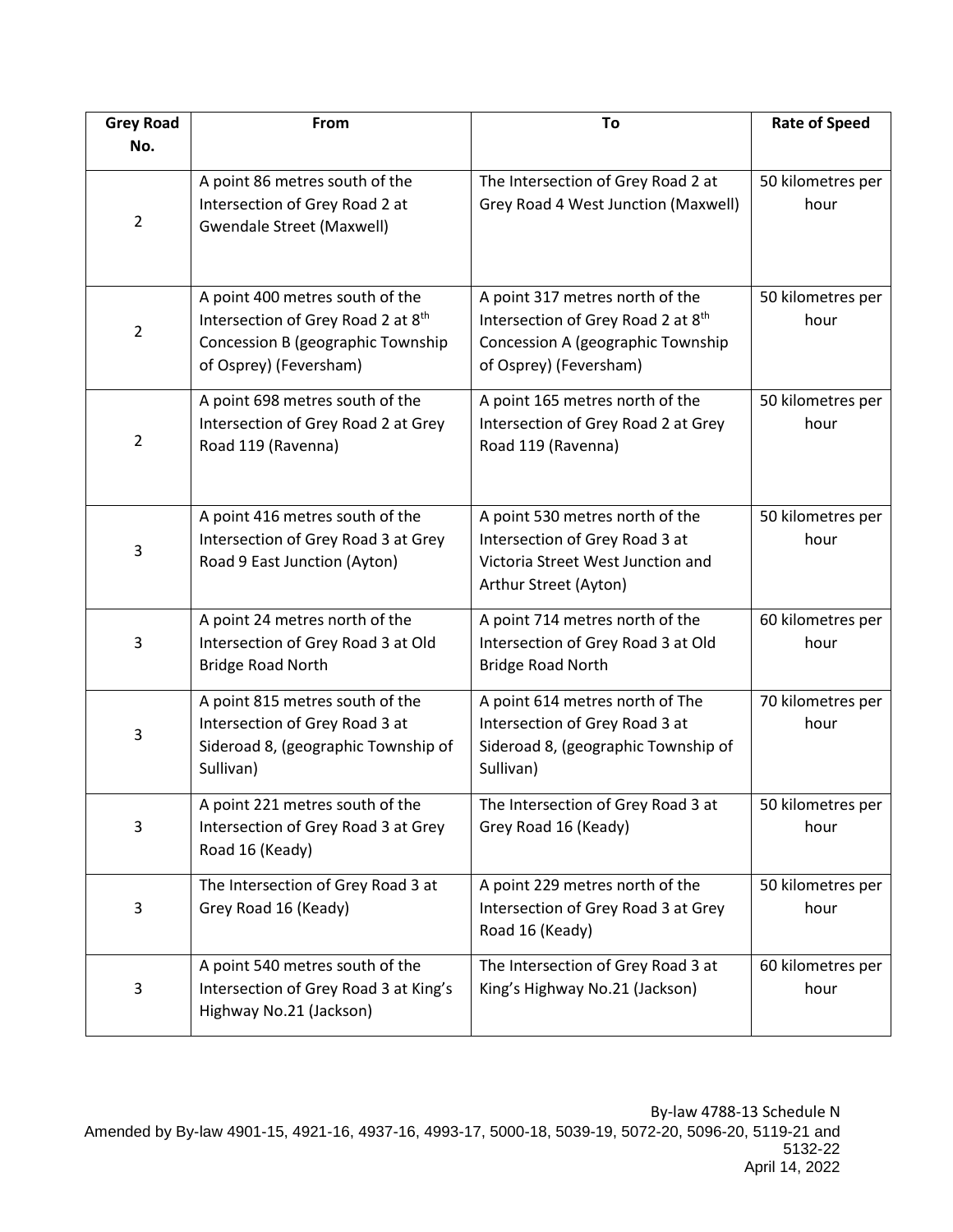| <b>Grey Road</b> | From                                                                                                               | To                                                                                                                                 | <b>Rate of Speed</b>      |
|------------------|--------------------------------------------------------------------------------------------------------------------|------------------------------------------------------------------------------------------------------------------------------------|---------------------------|
| No.              |                                                                                                                    |                                                                                                                                    |                           |
| 4                | A point 263 metres west of the<br>Intersection Grey Road 4 at 3rd<br>Avenue (Hanover)                              | The Intersection of Grey Road 4 at<br>Grey Road 10 and Bruce Road 10<br>(Hanover)                                                  | 50 kilometres per<br>hour |
| 4                | The Intersection of Grey Road 4 at<br>Grey Road 10 and Bruce Road 10<br>(Hanover)                                  | The Intersection of Grey Road 4 at<br>Grey Road 28 (Hanover)                                                                       | 50 kilometres per<br>hour |
| 4                | The Intersection of Grey Road 4 at<br>Grey Road 28 (Hanover)                                                       | A point 913 metres east of the<br>Intersection of Grey Road 4 at Grey<br>Road 28 (Hanover)                                         | 50 kilometres per<br>hour |
| 4                | A point 846 metres west of the<br>Intersection of Grey Road 4 at Grey<br>Road 27 (Durham)                          | A point 504 metres west of the<br>Intersection of Grey Road 4 at Grey<br>Road 27 (Durham)                                          | 60 kilometres per<br>hour |
| 4                | A point 504 metres west of the<br>Intersection of Grey Road 4 at Grey<br>Road 27 (Durham)                          | The Intersection of Grey Road 4 at<br>King's Highway No.6 (Durham)                                                                 | 50 kilometres per<br>hour |
| 4                | The Intersection of Grey Road 4 at<br>King's Highway No.6 (Durham)                                                 | A point 316 metres east of the<br>Intersection of Grey Road 4 at Rock<br>Street (Durham)                                           | 50 kilometres per<br>hour |
| 4                | A point 316 metres east of the<br>Intersection of Grey Road 4 at Rock<br>Street (Durham)                           | A point 48 metres east of the<br>Intersection of Grey Road 4 at<br>Concession 2 South Junction<br>(geographic Township of Glenelg) | 70 kilometres per<br>hour |
| 4                | A point 41 metres west of the<br>Intersection of Grey Road 4 at<br>Artemesia-Glenelg Townline<br>(Priceville)      | A point 44 metres east of the<br>Intersection of Grey Road 4 at River<br>Street (Priceville)                                       | 50 kilometres per<br>hour |
| 4                | A point 44 metres east of the<br>Intersection of Grey Road 4 at River<br>Street (Priceville)                       | A point 642 metres northeast of the<br>Intersection of Grey Road 4 at River<br>Street (Priceville)                                 | 60 kilometres per<br>hour |
| 4                | A point 181 metres northeast of the<br>Intersection of Grey Road 4 at<br>Baseline and Wilcox Lake Road<br>(Ceylon) | A point 1113 metres northeast of the<br>Intersection of Grey Road 4 at<br>Baseline and Wilcox Lake Road<br>(Ceylon)                | 50 kilometres per<br>hour |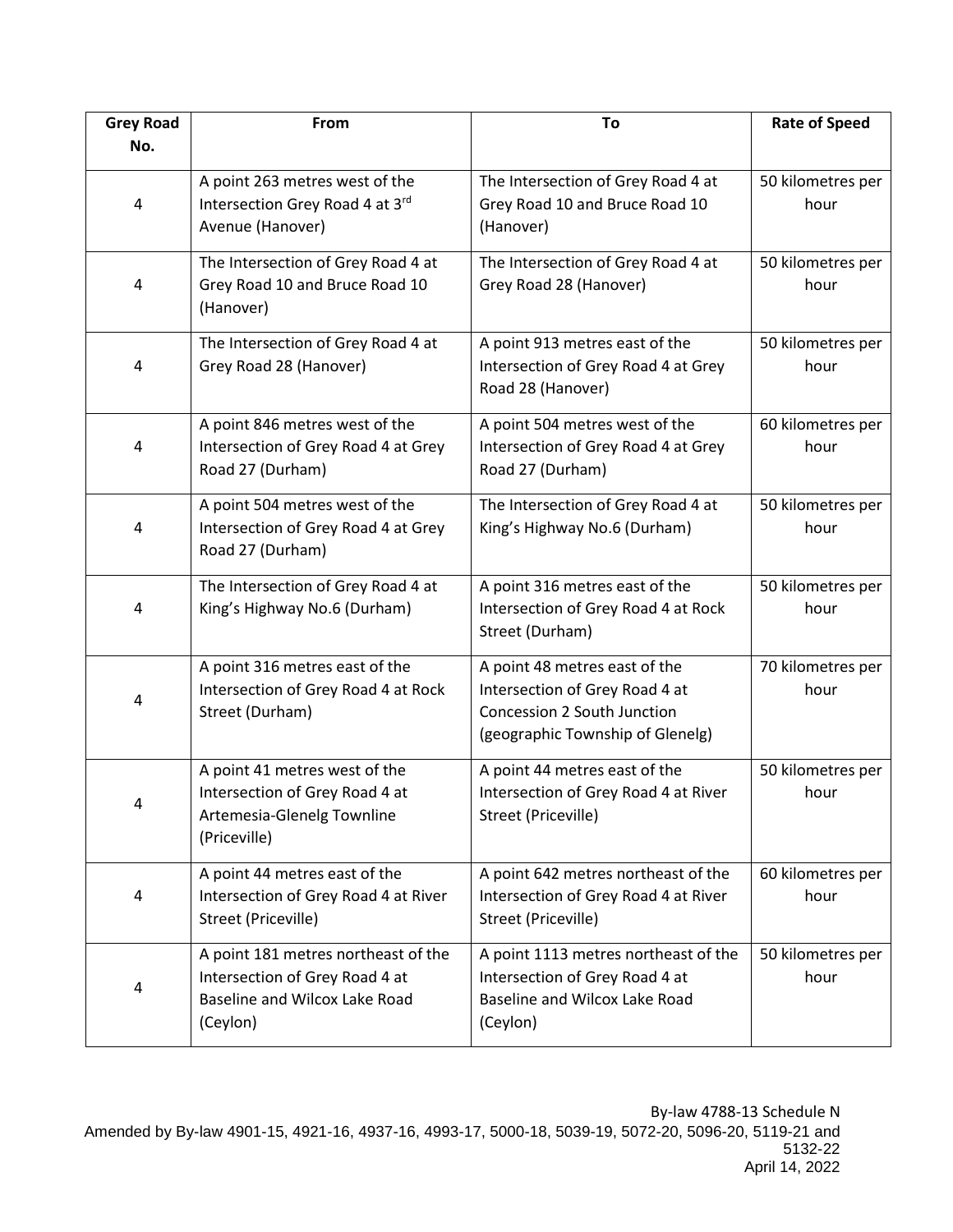| <b>Grey Road</b> | From                                                                                                                                | To                                                                                                                           | <b>Rate of Speed</b>      |
|------------------|-------------------------------------------------------------------------------------------------------------------------------------|------------------------------------------------------------------------------------------------------------------------------|---------------------------|
| No.              |                                                                                                                                     |                                                                                                                              |                           |
| 4                | A point 671 metres southwest of the<br>Intersection of Grey Road 4 at Harold<br>Best Parkway (Flesherton)                           | The Intersection of Grey Road 4 at<br>King's Highway No.10 (Flesherton)                                                      | 50 kilometres per<br>hour |
| 4                | The Intersection of Grey Road 4 at<br>King's Highway No.10 (Flesherton)                                                             | A point 528 metres northeast of the<br>Intersection of Grey Road 4 at<br>Victoria Street (Flesherton)                        | 50 kilometres per<br>hour |
| 4                | A point 903 metres west of the<br>Intersection of Grey Road 4 at Grey<br>Road 2 South Junction (Maxwell)                            | A point 609 metres west of the<br>Intersection of Grey Road 4 at Grey<br>Road 2 South Junction (Maxwell)                     | 70 kilometres per<br>hour |
| 4                | A point 609 metres west of the<br>Intersection of Grey Road 4 at Grey<br>Road 2 South Junction (Maxwell)                            | A point 662 metres east of the<br>Intersection of Grey Road 4 at Grey<br>Road 2 South Junction (Maxwell)                     | 50 kilometres per<br>hour |
| 4                | A point 662 metres east of the<br>Intersection of Grey Road 4 at Grey<br>Road 2 South Junction (Maxwell)                            | A point 1039 metres east of the<br>Intersection of Grey Road 4 at Grey<br>Road 2 South Junction (Maxwell)                    | 70 kilometres per<br>hour |
| 5                | The Intersection of Grey Road 5 at<br>the Grey-Bruce Line                                                                           | A point 554 metres east of the<br>Intersection of Grey Road 5 at the<br>Grey-Bruce Line                                      | 70 kilometres per<br>hour |
| 5                | A point 819 metres west of the<br>Intersection of Grey Road 5 at<br>Concession 7 (geographic Township<br>of Derby) (Kilsyth)        | A point 446 metres east of the<br>Intersection of Grey Road 5 at<br>Concession 7 (geographic Township<br>of Derby) (Kilsyth) | 50 kilometres per<br>hour |
| 5                | The Intersection of Grey Road 5 at<br>Grey Road 18 North Junction<br>(Waverly Heights)                                              | A point 416 metres southwest of the<br>Intersection of Grey Road 5 at Inglis<br>Falls Road (Creamery Hill)                   | 60 kilometres per<br>hour |
| 5                | A point 416 metres southwest of the<br>Intersection of Grey Road 5 at Inglis<br><b>Falls Road (Creamery Hill)</b>                   | The south limits of the City of Owen<br>Sound at the Intersection of Grey<br>Road 5 at 1st Street. South West                | 50 kilometres per<br>hour |
| 5                | The south limits of the City of Owen<br>Sound at Grey Road 5 (2 <sup>nd</sup> Avenue<br>East) at 1 <sup>st</sup> Street. South West | The Intersection of Grey Road 5 (2nd<br>Avenue East) at 6 <sup>th</sup> Street East (Owen<br>Sound)                          | 50 kilometres per<br>hour |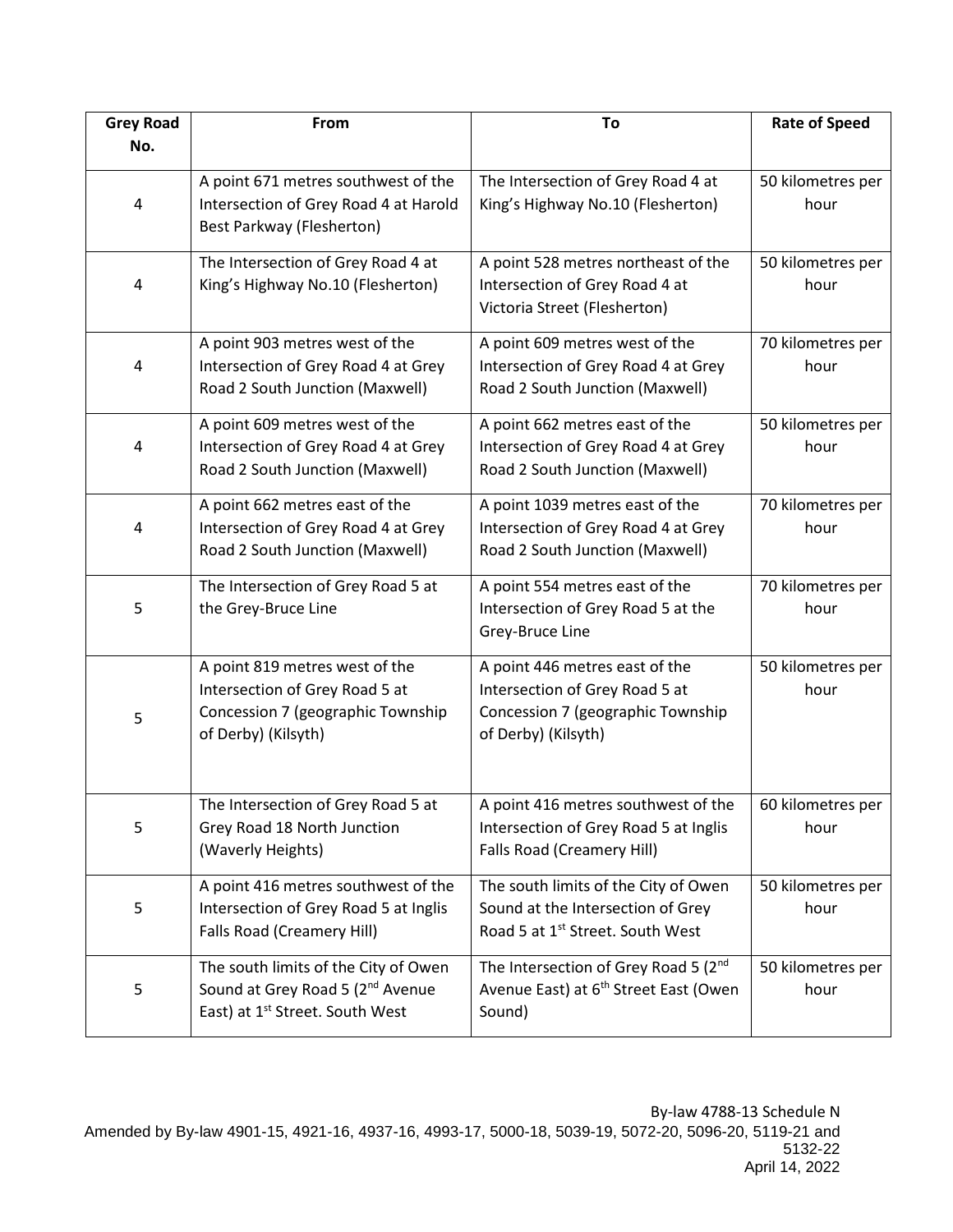| <b>Grey Road</b> | From                                                                                                                                        | To                                                                                                                                         | <b>Rate of Speed</b>      |
|------------------|---------------------------------------------------------------------------------------------------------------------------------------------|--------------------------------------------------------------------------------------------------------------------------------------------|---------------------------|
| No.              |                                                                                                                                             |                                                                                                                                            |                           |
| 5                | The Intersection of Grey Road 5 (6 <sup>th</sup><br>Street East) at 2 <sup>nd</sup> Avenue East (Owen<br>Sound)                             | The Intersection of Grey Road 5 (6 <sup>th</sup><br>Street East) at 9th Avenue East<br>(Owen Sound)                                        | 50 kilometres per<br>hour |
| 5                | The Intersection of Grey Road 5 (8th<br>Street East) at 9th Avenue East<br>(Owen Sound)                                                     | A point 556 metres east of the<br>Intersection of Grey Road 5 (8th<br>Street East) at 16 <sup>th</sup> Avenue East<br>(Owen Sound)         | 50 kilometres per<br>hour |
| 7                | A point 53 metres north of the<br>Intersection of Grey Road 7 at Muir<br><b>Street</b>                                                      | The Intersection of Grey Road 7 at<br>King's Highway No.26 (geographic<br>Town of Meaford)                                                 | 50 kilometres per<br>hour |
| 9                | The Intersection of Grey Road 9 at<br>Grey Road 10 South Junction<br>(Neustadt)                                                             | A point 652 metres east of<br>Intersection of Grey Road 9 at Grey<br>Road 10 North Junction (Neustadt)                                     | 50 kilometres per<br>hour |
| 9                | The Intersection of Grey Road 9 at<br>Grey Road 3 South Junction (Ayton)                                                                    | A point 357 metres east of<br>Intersection of Grey Road 9 at Grey<br>Road 3 South Junction (Ayton)                                         | 50 kilometres per<br>hour |
| 9                | A point 262 metres west of the<br>Intersection of Grey Road 9 at Grey<br>Road 14 (Hopeville)                                                | A point 299 metres east of the<br>Intersection of Grey Road 9 at Grey<br>Road 14 (Hopeville)                                               | 50 kilometres per<br>hour |
| 9                | A point 22 metres west of the<br>Intersection of Grey Road 9 at Ida<br>Street (Dundalk)                                                     | The Intersection of Grey Road 9 at<br>King's Highway No.10 (Dundalk)                                                                       | 40 kilometres per<br>hour |
| 9                | A point 234 metres south of the<br>Intersection of Grey Road 9 at South<br>Line C and Road 63 (geographic<br>Township of Osprey) (Badjeros) | The Intersection of Grey Road 9 at<br>South Line C and Road 63 (geographic<br>Township of Osprey) (Badjeros)                               | 50 kilometres per<br>hour |
| 9                | The Intersection of Grey Road 9 at<br>Road 63 and South Line C (geographic<br>Township of Osprey) (Badjeros)                                | A point 122 metres east of the<br>Intersection of Grey Road 9 at Road<br>63 and South Line C (geographic<br>Township of Osprey) (Badjeros) | 50 kilometres per<br>hour |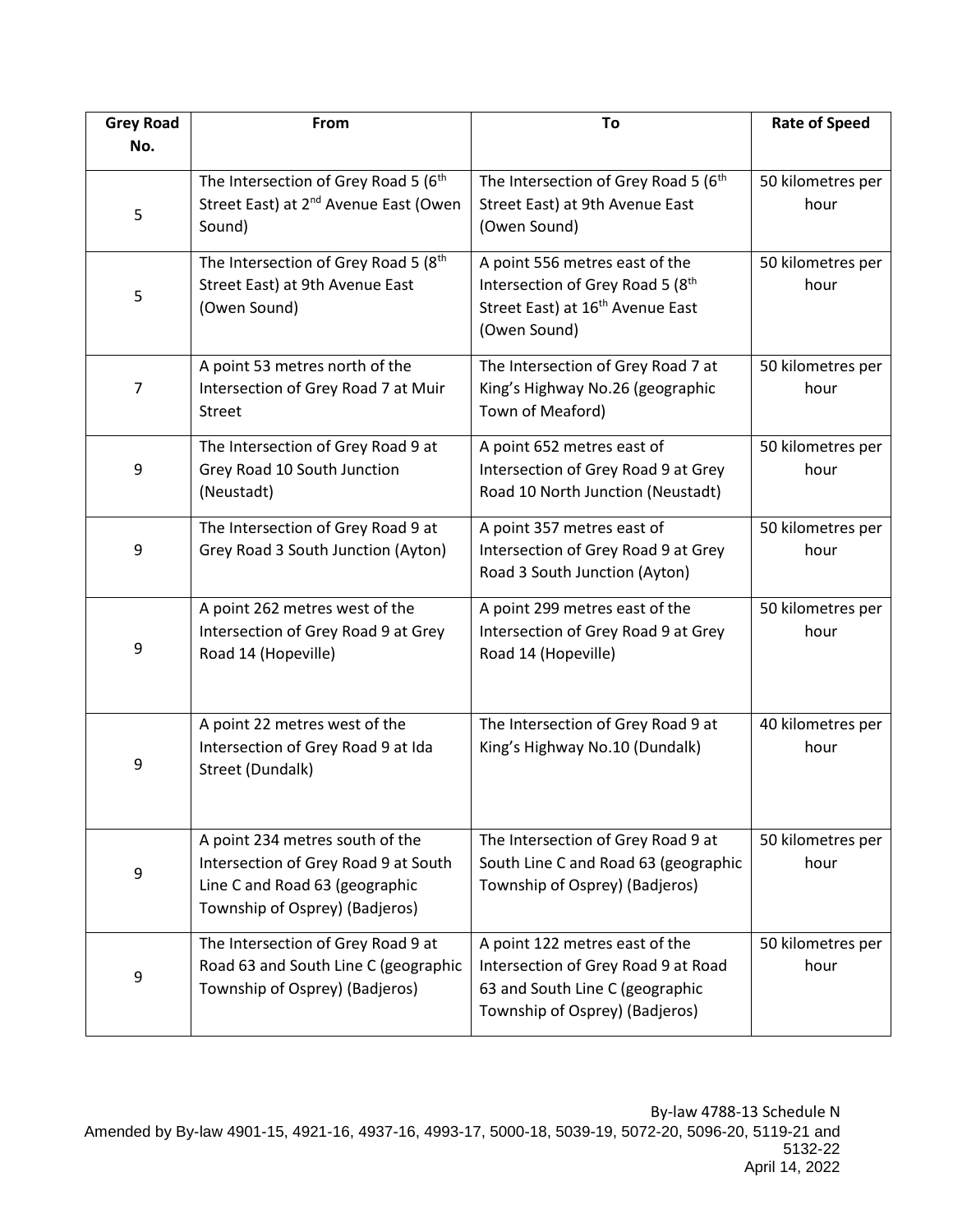| <b>Grey Road</b>        | From                                                                                                                   | To                                                                                                              | <b>Rate of Speed</b>      |
|-------------------------|------------------------------------------------------------------------------------------------------------------------|-----------------------------------------------------------------------------------------------------------------|---------------------------|
| No.                     |                                                                                                                        |                                                                                                                 |                           |
| 10                      | A point 73 metres south of the<br>Intersection of Grey Road 10 at<br>Tower Street (Neustadt)                           | The Intersection of Grey Road 10 at<br>Grey Road 9 West Junction and<br>Queen Street (Neustadt)                 | 50 kilometres per<br>hour |
| 10                      | The Intersection of Grey Road 10 at<br>Grey Road 9 East Junction and Adam<br>Street (Neustadt)                         | A point 660 metres north of the<br>Intersection of Grey Road 10 at John<br>Street (Neustadt)                    | 50 kilometres per<br>hour |
| 10                      | A point 531 metres south of the<br>Intersection of Grey Road 10 at 2nd<br>Street (Hanover)                             | The Intersection of Grey Road 10 at<br>Grey Road 4 and Bruce Road 10<br>(Hanover)                               | 50 kilometres per<br>hour |
| <b>Bruce Road</b><br>10 | The Intersection of Bruce Road 10 at<br>Grey Road 4 and Grey Road 10<br>(Hanover)                                      | The Intersection of Bruce Road 10 at<br>Grey Road 28 (Hanover)                                                  | 50 kilometres per<br>hour |
| <b>Bruce Road</b><br>10 | The Intersection of Bruce Road 10<br>and Grey Road 28 (Hanover)                                                        | A point 192 metres north of the<br>Intersection of Bruce Road 10 at Grey<br>Road 28                             | 60 kilometres per<br>hour |
| <b>Bruce Road</b><br>10 | A point 922 metres south of the<br>Intersection of Bruce Road 10 at<br>Queen Street East and West<br>(Elmwood)         | A point 383 metres south of the<br>Intersection of Bruce Road 10 at<br>Queen Street East and West<br>(Elmwood)  | 70 kilometres per<br>hour |
| <b>Bruce Road</b><br>10 | A point 383 metres south of the<br>Intersection of Bruce Road 10 at<br>Queen Street East and West<br>(Elmwood)         | A point 515 metres north of the<br>Intersection of Bruce Road 10 at<br>Queen Street East and West<br>(Elmwood)  | 50 kilometres per<br>hour |
| <b>Bruce Road</b><br>10 | A point 515 metres north of the<br>Intersection of Bruce Road 10 at<br>Queen Street East and West<br>(Elmwood)         | A point 1008 metres north of the<br>Intersection of Bruce Road 10 at<br>Queen Street East and West<br>(Elmwood) | 70 kilometres per<br>hour |
| <b>Bruce Road</b><br>10 | A point 143 metres south of the<br>Intersection of Bruce Road 10 at Grey<br>Road 25 and the Grey-Bruce Line<br>(Scone) | The Intersection of Bruce Road 10 at<br>Grey Road 25 and the Grey-Bruce<br>Line (Scone)                         | 50 kilometres per<br>hour |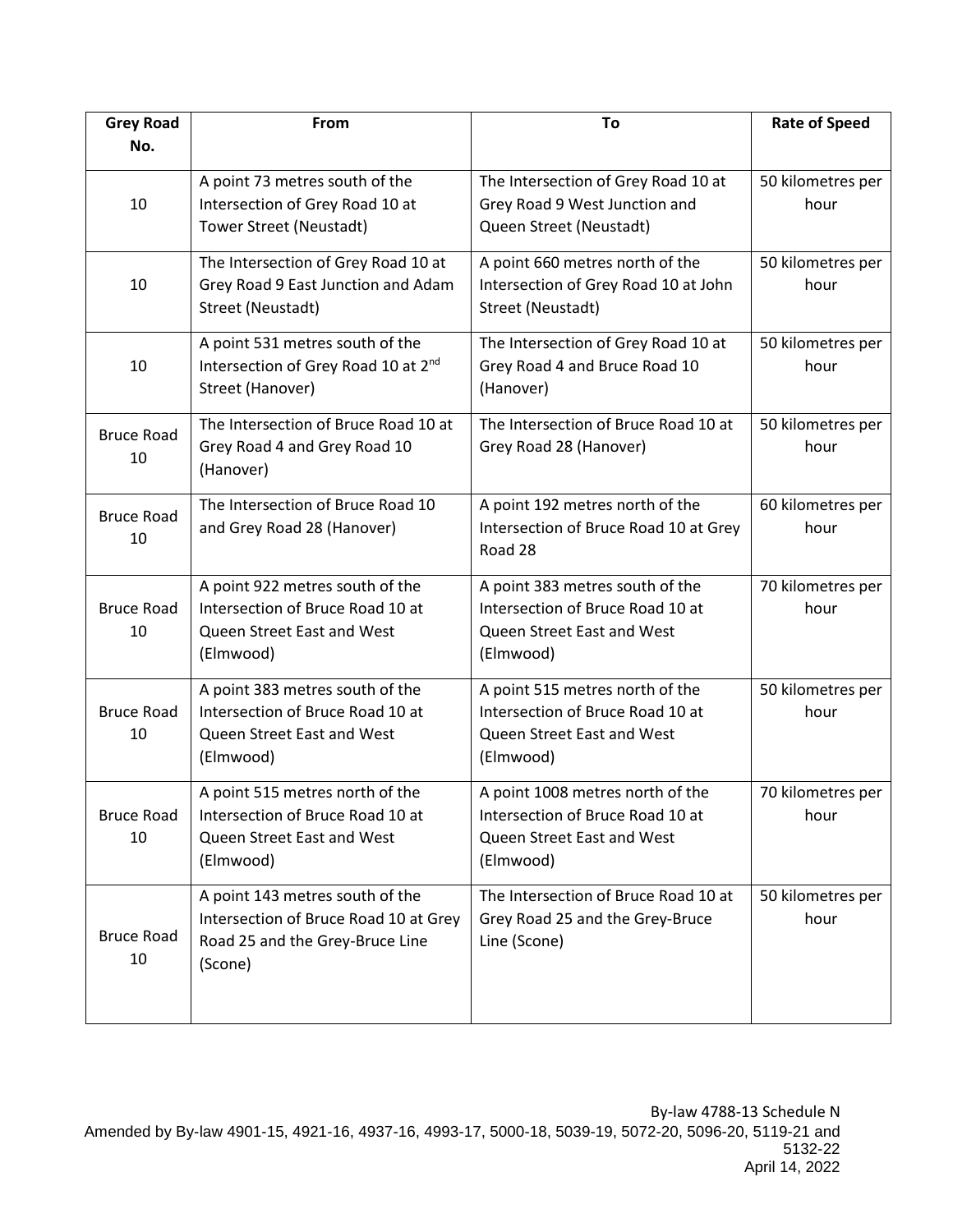| <b>Grey Road</b>        | From                                                                                                                              | To                                                                                                                       | <b>Rate of Speed</b>      |
|-------------------------|-----------------------------------------------------------------------------------------------------------------------------------|--------------------------------------------------------------------------------------------------------------------------|---------------------------|
| No.                     |                                                                                                                                   |                                                                                                                          |                           |
| Grey-Bruce<br>Line      | The Intersection of Grey-Bruce Line<br>at Grey Road 25 and Bruce Road 10<br>(Scone)                                               | A point 407 metres north of the<br>Intersection of Grey-Bruce Line at<br>Grey Road 25 and Bruce Road 10<br>(Scone)       | 50 kilometres per<br>hour |
| Grey-Bruce<br>Line      | A point 407 metres north of the<br>Intersection of Grey-Bruce Line at<br>Grey Road 25 and Bruce Road 10<br>(Scone)                | A point 802 metres north of the<br>Intersection of Grey-Bruce Line at<br>Grey Road 25 and Bruce Road 10<br>(Scone)       | 70 kilometres per<br>hour |
| <b>Bruce Road</b><br>10 | A point 950 metres south of the<br>Intersection of Bruce Road 10 at<br>King's Highway No.6 (Hepworth)                             | A point 790 metres south of the<br>Intersection of Bruce Road 10 at<br>King's Highway No.6 (Hepworth)                    | 70 kilometres per<br>hour |
| <b>Bruce Road</b><br>10 | A point 790 metres south of the<br>Intersection of Bruce Road 10 at<br>King's Highway No.6 (Hepworth)                             | The Intersection of Bruce Road 10 at<br>King's Highway No.6 (Hepworth)                                                   | 50 kilometres per<br>hour |
| 12                      | A point 496 metres southwest of the<br>Intersection of Grey Road 12 at<br>Sideroad 40 (geographic Township of<br>Glenelg)         | A point 35 metres southwest of the<br>Intersection of Grey Road 12 at<br>Sideroad 40 (geographic Township of<br>Glenelg) | 60 kilometres per<br>hour |
| 12                      | A point 151 metres east of the<br>Intersection of Grey Road 12 at<br>Ford's Drive (Markdale)                                      | The Intersection of Grey Road 12 at<br>King's Highway No.10 (Markdale)                                                   | 50 kilometres per<br>hour |
| 12                      | The Intersection of Grey Road 12 at<br>King's Highway No.10 (Markdale)                                                            | A point 284 metres east of the<br>Intersection of Grey Road 12 at<br>Lawler Street (Markdale)                            | 50 kilometres per<br>hour |
| 12                      | A point 192 metres east of the<br>Intersection of Grey Road 12 at 7 <sup>th</sup><br>Line (geographic Township of St.<br>Vincent) | The Intersection of Grey Road 12 at<br>King's Highway No.26 (geographic<br>Town of Meaford)                              | 50 kilometres per<br>hour |
| 12                      | 192 metres east of the<br>Intersection of Grey Road 12 at the<br>7th Line                                                         | 725 m west of 7th Line<br>(Meaford)                                                                                      | 50 km/h                   |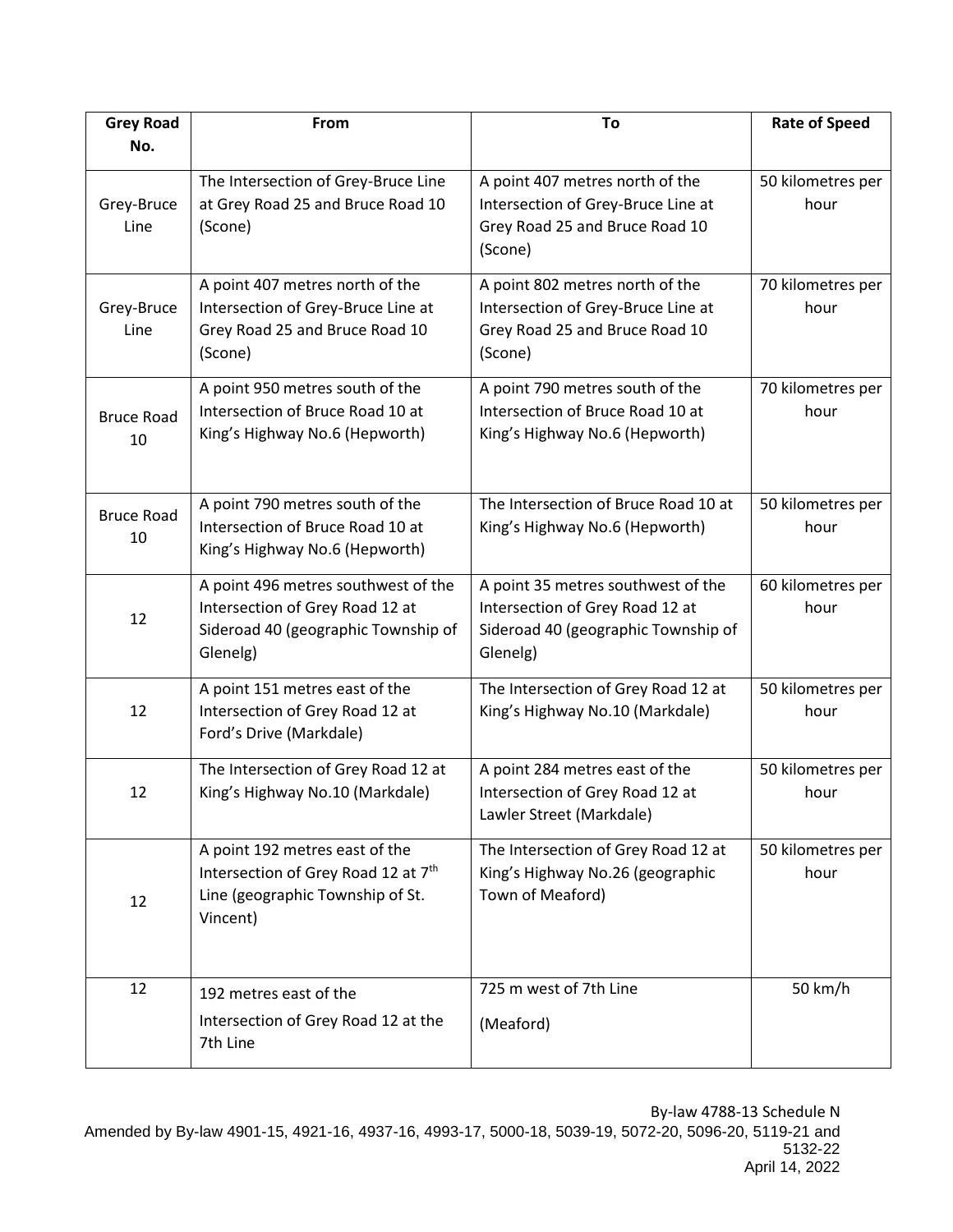| <b>Grey Road</b> | From                                                                                                                                                                                              | To                                                                                                                                                                                 | <b>Rate of Speed</b>      |
|------------------|---------------------------------------------------------------------------------------------------------------------------------------------------------------------------------------------------|------------------------------------------------------------------------------------------------------------------------------------------------------------------------------------|---------------------------|
| No.              |                                                                                                                                                                                                   |                                                                                                                                                                                    |                           |
| 13               | A point 105 metres south of the<br>Intersection of Grey Road 13 at<br>Raglan Street (Eugenia)                                                                                                     | A point 234 metres north of the<br>Intersection of Grey Road 13 at North<br>Street (Eugenia)                                                                                       | 40 kilometres per<br>hour |
| 13               | 510 m south of the intersection of<br>Raglan Street (Eugenia)                                                                                                                                     | 105 m south of the intersection of<br>Raglan Street                                                                                                                                | 60 km/h                   |
| 13               | 234 m north of the intersection of<br>North Street (Eugenia)                                                                                                                                      | 624 m north of the intersection of<br><b>North Street</b>                                                                                                                          | 60 km/h                   |
| 13               | 100 m south of the intersection of<br>Grey Road 30                                                                                                                                                | A point 578 metres north of the<br>Intersection of Grey Road 13 at Grey<br>Road 30 (Kimberley)                                                                                     | 60 km/h                   |
| 13               | A point 578 metres north of the<br>Intersection of Grey Road 13 at Grey<br>Road 30 (Kimberley)                                                                                                    | A point 293 metres south of the<br>Intersection of Grey Road 13 at Grey<br>Road 7 (Kimberley)                                                                                      | 40 kilometres per<br>hour |
| 13               | A point 293 metres south of the<br>Intersection of Grey Road 13 at Grey<br>Road 7 (Kimberley)                                                                                                     | 460 m north of the intersection of<br>Grey Road 7                                                                                                                                  | 60 km/h                   |
| 13               | A point 799 metres north of the<br>Intersection of Grey Road 13 at<br>Sideroad 22C (geographic Township<br>of Euphrasia) and 21 <sup>st</sup> Sideroad<br>(Town of Blue Mountains)<br>(Heathcote) | A point 178 metres south of the<br>Intersection of Grey Road 13 at The<br>Blue Mountains - Euphrasia Townline<br>and Sideroad 25 (geographic<br>Township of Euphrasia) (Heathcote) | 50 kilometres per<br>hour |
| 13               | A point 178 metres south of the<br>Intersection of Grey Road 13 at The<br>Blue Mountains - Euphrasia Townline<br>and Sideroad 25 (geographic<br>Township of Euphrasia)                            | A point 123 metres east of the<br>Intersection of Grey Road 13 and The<br>Blue Mountains - Euphrasia Townline<br>and Sideroad 25 (geographic<br>Township of Euphrasia)             | 60 kilometres per<br>hour |
| 13               | A point 787 metres north of the<br>Intersection of Grey Road 13 at Grey<br>Road 40 (Clarksburg)                                                                                                   | A point 75 metres northeast of the<br>Intersection of Grey Road 13 at Grey<br>Road 113 (Thornbury)                                                                                 | 50 kilometres per<br>hour |
| 13               | A point 75 metres northeast of the<br>Intersection of Grey Road 13 at Grey<br>Road 113 (Thornbury)                                                                                                | The Intersection of Grey Road 13 at<br>King's Highway No.26 (Thornbury)                                                                                                            | 40 kilometres per<br>hour |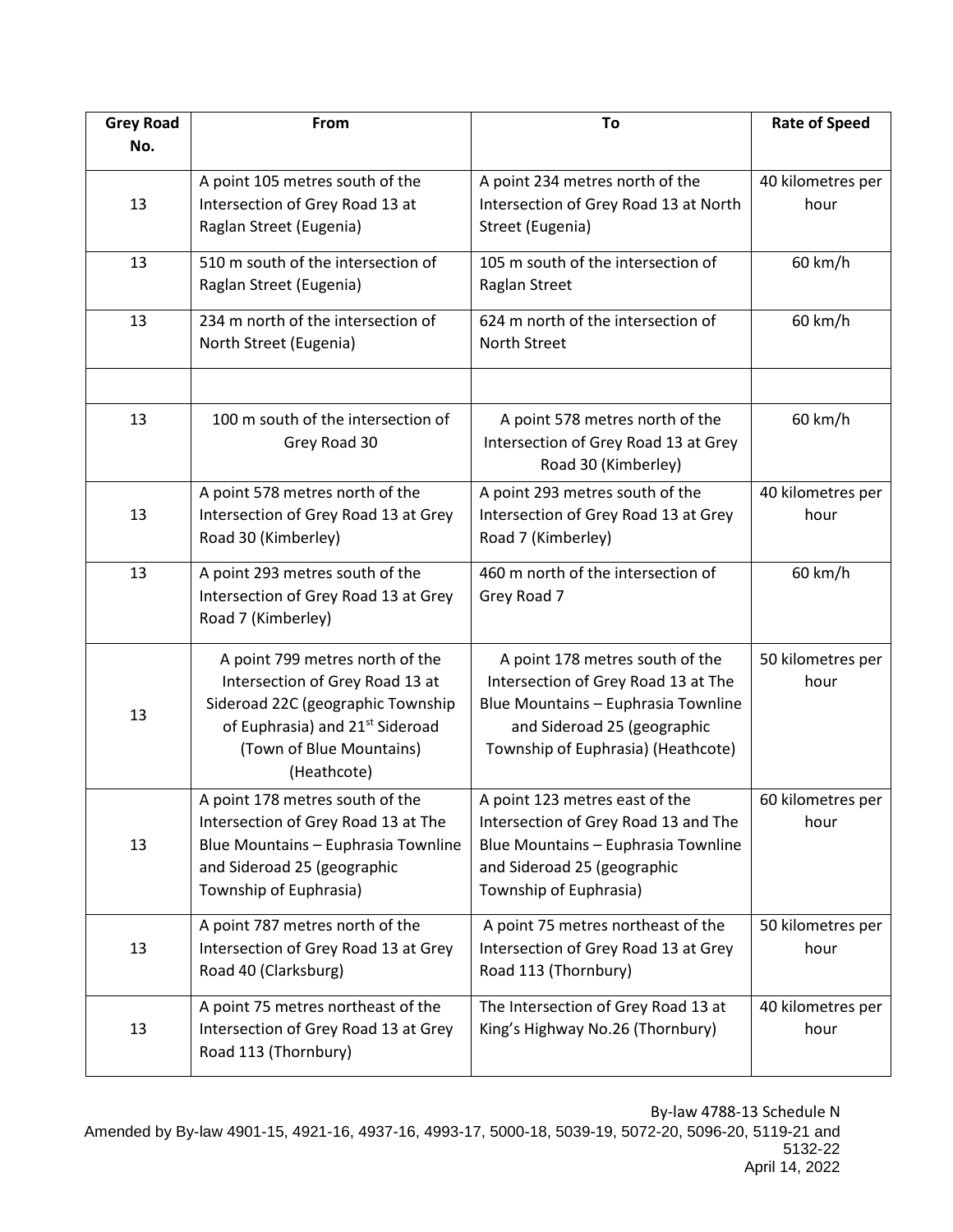| <b>Grey Road</b> | From                                                                                                                                                               | To                                                                                                                                      | <b>Rate of Speed</b>      |
|------------------|--------------------------------------------------------------------------------------------------------------------------------------------------------------------|-----------------------------------------------------------------------------------------------------------------------------------------|---------------------------|
| No.              |                                                                                                                                                                    |                                                                                                                                         |                           |
| 14               | A point 216 metres west of the<br>Intersection of Grey Road 14 at Feairs<br>Drive (Cedarville)                                                                     | A point 393 metres east of the<br>Intersection of Grey Road 14 at Feairs<br>Drive (Cedarville)                                          | 50 kilometres per<br>hour |
| 14               | A point 295 metres south of the<br>Intersection Grey Road 14 at Grey<br>Road 9 (Hopeville)                                                                         | The Intersection of Grey Road 14 at<br>Grey Road 9 (Hopeville)                                                                          | 50 kilometres per<br>hour |
| 14               | The Intersection of Grey Road 14 at<br>Grey Road 9 (Hopeville)                                                                                                     | A point 186 metres north of the<br>Intersection Grey Road 14 at Grey<br>Road 9 (Hopeville)                                              | 50 kilometres per<br>hour |
| 15               | The Intersection of Grey Road 15 (3rd<br>Avenue East) at Grey Road 5 (6th<br>Street East) (City of Owen Sound)                                                     | The Intersection of Grey Road 15 (3rd<br>Avenue East) at 10 <sup>th</sup> Street East<br>(King's Highway No.21) (City of Owen<br>Sound) | 50 kilometres per<br>hour |
| 15               | The Intersection of Grey Road 15 (3rd<br>Avenue East) at 10 <sup>th</sup> Street East<br>(King's Highway No.21) (City of Owen<br>Sound)                            | The north limits of the City of Owen<br>Sound                                                                                           | 50 kilometres per<br>hour |
| 15               | The north limits of the City of Owen<br>Sound                                                                                                                      | A point 393 metres northeast of the<br>Owen Sound City Limits                                                                           | 50 kilometres per<br>hour |
| 15               | A point 393 metres northeast of the<br>Owen Sound City Limits                                                                                                      | A point 1852 metres southwest of<br>the Intersection of Grey Road 15 &<br>Princes Street (Leith)                                        | 60 kilometres per<br>hour |
| 15               | A point 1852 metres southwest of<br>the Intersection of Grey Road 15 &<br>Princes Street (Leith)                                                                   | A point 344 metres southeast of the<br>Intersection of Grey Road 15 &<br>Princes Street (Leith)                                         | 50 kilometres per<br>hour |
| 15               | A point 470 metres northwest of the<br>Intersection of Grey Road 15 at<br>Sydenham Lakeshore Drive and<br>Sideroad 33 (geographic Township of<br>Sydenham) (Annan) | The Intersection of Grey Road 15 at<br>Sydenham Lakeshore Drive and<br>Sideroad 33 (geographic Township of<br>Sydenham) (Annan)         | 50 kilometres per<br>hour |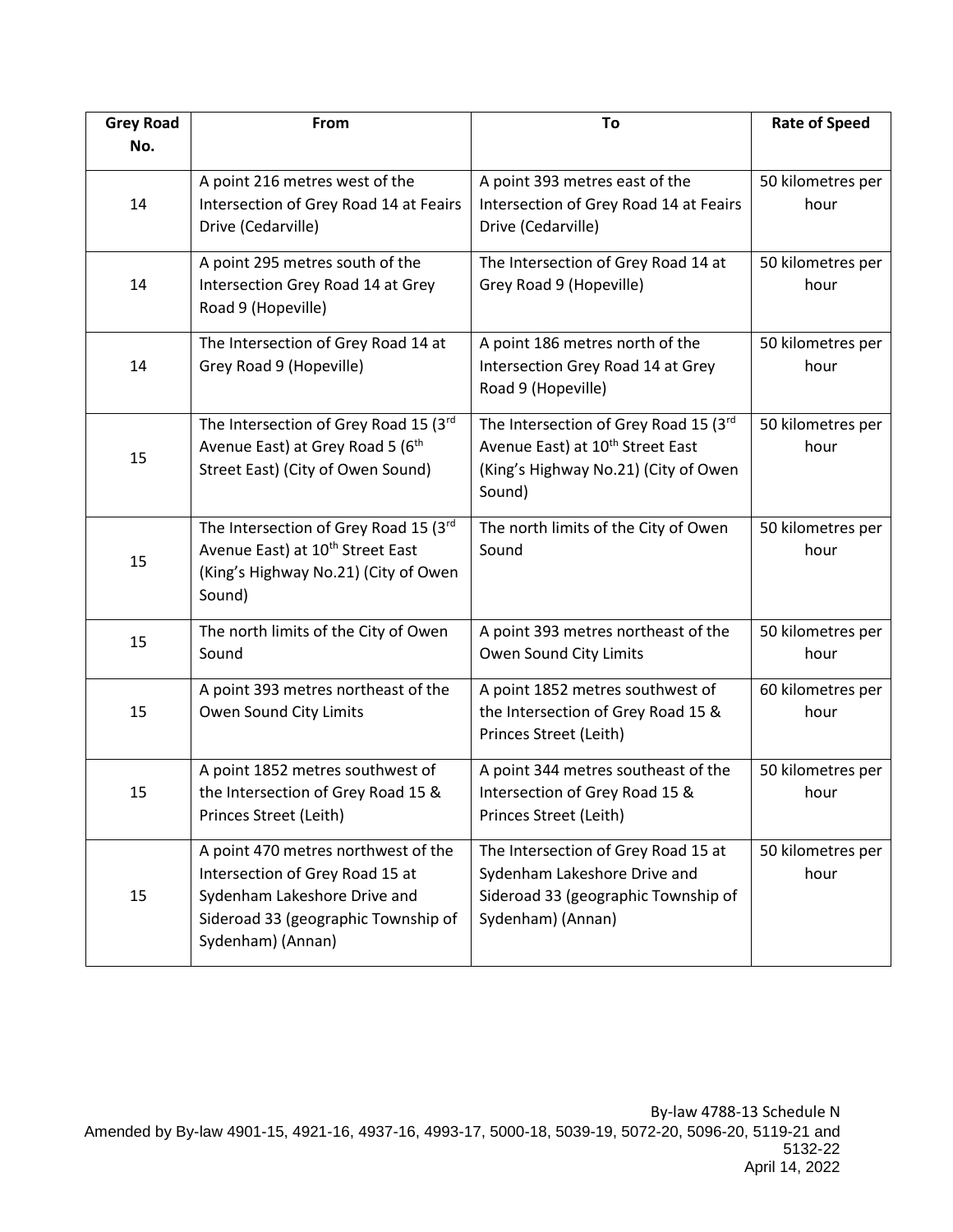| <b>Grey Road</b> | From                                                               | To                                                                     | <b>Rate of Speed</b>      |
|------------------|--------------------------------------------------------------------|------------------------------------------------------------------------|---------------------------|
| No.              |                                                                    |                                                                        |                           |
|                  | The Intersection of Grey Road 15 at<br>Sideroad 33 and Sydenham    | A point 208 metres southwest of the<br>Intersection of Grey Road 15 at | 50 kilometres per<br>hour |
|                  | Lakeshore Drive (geographic                                        | Sideroad 33 and Sydenham                                               |                           |
| 15               | Township of Sydenham) (Annan)                                      | Lakeshore Drive (geographic                                            |                           |
|                  |                                                                    | Township of Sydenham) (Annan)                                          |                           |
|                  |                                                                    |                                                                        |                           |
|                  | A point 389 metres north of the                                    | The Intersection of Grey Road 15 at                                    | 50 kilometres per         |
| 15               | Intersection of Grey Road 15 at King's<br>Highway No.26            | King's Highway No.26                                                   | hour                      |
|                  | A point 800 metres west of the                                     | The Intersection of Grey Road 16 at                                    | 50 kilometres per         |
| 16               | Intersection of Grey Road 16 at Grey                               | Grey Road 3 (Keady)                                                    | hour                      |
|                  | Road 3 (Keady)                                                     |                                                                        |                           |
|                  | The Intersection of Grey Road 16 at                                | A point 478 metres east of the                                         | 50 kilometres per         |
| 16               | Grey Road 3 (Keady)                                                | Intersection of Grey Road 16 and                                       | hour                      |
|                  |                                                                    | Grey Road 3 (Keady)                                                    |                           |
| 17               | The Intersection of Grey Road 17 at                                | The Intersection of Grey Road 17 at                                    | 60 kilometres per         |
|                  | King's Highway No.6                                                | Grey Road 17B                                                          | hour                      |
| 17B              | The Intersection of Grey Road 17B at                               | The Intersection of Grey Road 17B at                                   | 60 km/h                   |
|                  | Grey Road 17                                                       | <b>West Street</b>                                                     |                           |
| 17B              | The Intersection of Grey Road 17B at<br><b>West Street</b>         | The Intersection of Grey Road 17B at<br><b>Sommers Street</b>          | 50 km/h                   |
|                  | The Intersection of Grey Road 17B at                               | The Intersection of Grey Road 17B at                                   | 50 kilometres per         |
| 17B              | <b>Sommers Street</b>                                              | 10 <sup>th</sup> Street West (Owen Sound) and                          | hour                      |
|                  |                                                                    | King's Highway No.21                                                   |                           |
|                  | A point 562 metres west of the                                     | The Intersection of Grey Road 18 at                                    | 60 kilometres per         |
| 18               | Intersection of Grey Road 18 at King's                             | King's Highway No.6 and No.10                                          | hour                      |
|                  | Highway No.6 and No.10 (Rockford)                                  | (Rockford)                                                             |                           |
|                  | The Intersection of Grey Road 18 at                                | A point 651 metres east of the                                         | 60 kilometres per         |
| 18               | King's Highway No.6 and No.10                                      | Intersection of Grey Road 18 at King's                                 | hour                      |
|                  | (Rockford)                                                         | Highway No.6 and No.10 (Rockford)                                      |                           |
|                  | A point 681 metres south of the                                    | The Intersection of Grey Road 18 at                                    | 60 kilometres per         |
| 18               | Intersection of Grey Road 18 at King's<br>Highway No.26 (Woodford) | King's Highway No.26 (Woodford)                                        | hour                      |
|                  |                                                                    |                                                                        |                           |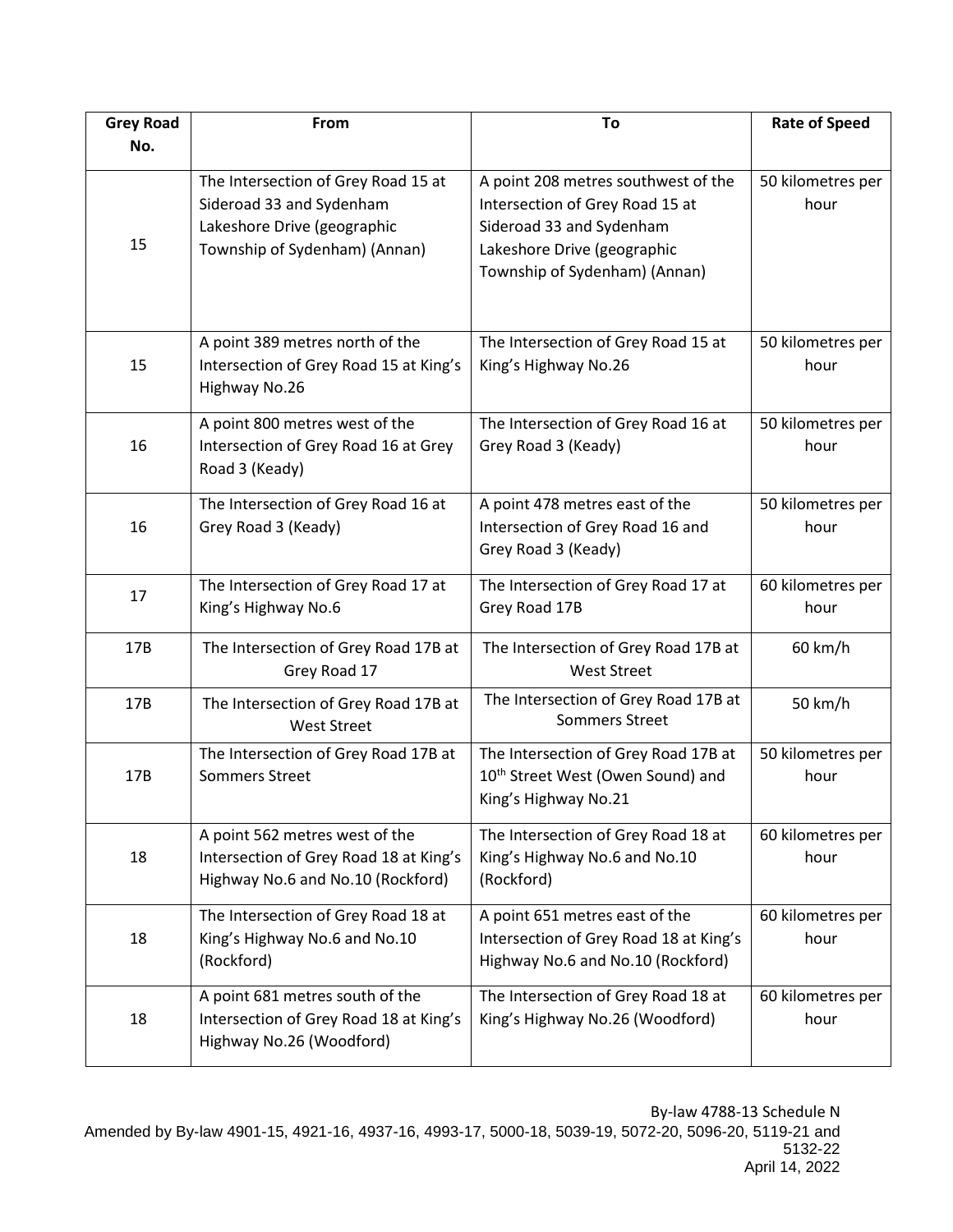| <b>Grey Road</b> | From                                                                                                      | To                                                                                                        | <b>Rate of Speed</b>      |
|------------------|-----------------------------------------------------------------------------------------------------------|-----------------------------------------------------------------------------------------------------------|---------------------------|
| No.              |                                                                                                           |                                                                                                           |                           |
| 19               | The Intersection of Grey Road 19 at<br>The Blue Mountains-Clearview<br>Townline                           | The Intersection of Grey Road 19 at<br>Grey Road 21 and Mountain Road<br>(geographic Town of Collingwood) | 60 kilometres per<br>hour |
| 19               | The Intersection of Grey Road 19 at<br>Grey Road 21 and Mountain Road<br>(geographic Town of Collingwood) | The Round-A-Bout on Grey Road 19<br>at Grey Road 119 and Gord Canning<br><b>Drive</b>                     | 60 kilometres per<br>hour |
| 19               | The Round-A-Bout on Grey Road 19<br>at Grey Road 119 and Gord Canning<br><b>Drive</b>                     | A point 77 metres southeast of the<br>Intersection of Grey Road 19 at<br>Monterra Road                    | 60 kilometres per<br>hour |
| 19               | A point 77 metres southeast of the<br>Intersection of Grey Road 19 at<br>Monterra Road                    | The Intersection of Grey Road 19 at<br>King's Highway No.26                                               | 50 kilometres per<br>hour |
| 21               | The Intersection of Grey Road 21 at<br>Grey Road 19 and Mountain Road<br>(geographic Town of Collingwood) | The Intersection of Grey Road 21 at<br>King's Highway No.26                                               | 60 kilometres per<br>hour |
| 25               | The Intersection of Grey Road 25 at<br>Bruce Road 10 and Grey Bruce Line<br>(Scone)                       | A point 233 m east of the<br>Intersection of Grey Road 25 at Bruce<br>Road 10 and Grey Bruce Line (Scone) | 50 kilometres per<br>hour |
| 25               | A point 293 m west of the<br>Intersection of Grey Road 25 at King's<br>Highway No.6 (Dornoch)             | The Intersection of Grey Road 25 at<br>King's Highway No.6 (Dornoch)                                      | 50 kilometres per<br>hour |
| 27               | The Intersection of Grey Road 27 at<br>Grey Road 4 (Durham)                                               | The Intersection of Grey Road 27 at<br>King's Highway No.6 (Durham)                                       | 50 kilometres per<br>hour |
| 28               | A point 739 metres south of the<br>Intersection of Grey Road 28 at Grey<br>Road 4 (Hanover)               | The Intersection of Grey Road 28 at<br>Grey Road 4 (Hanover)                                              | 50 kilometres per<br>hour |
| 28               | The Intersection of Grey Road 28 at<br>Grey Road 4 (Hanover)                                              | A point 1106 metres north of the<br>intersection of Grey Road 28 at Grey<br>Road 4 (Hanover)              | 50 kilometres per<br>hour |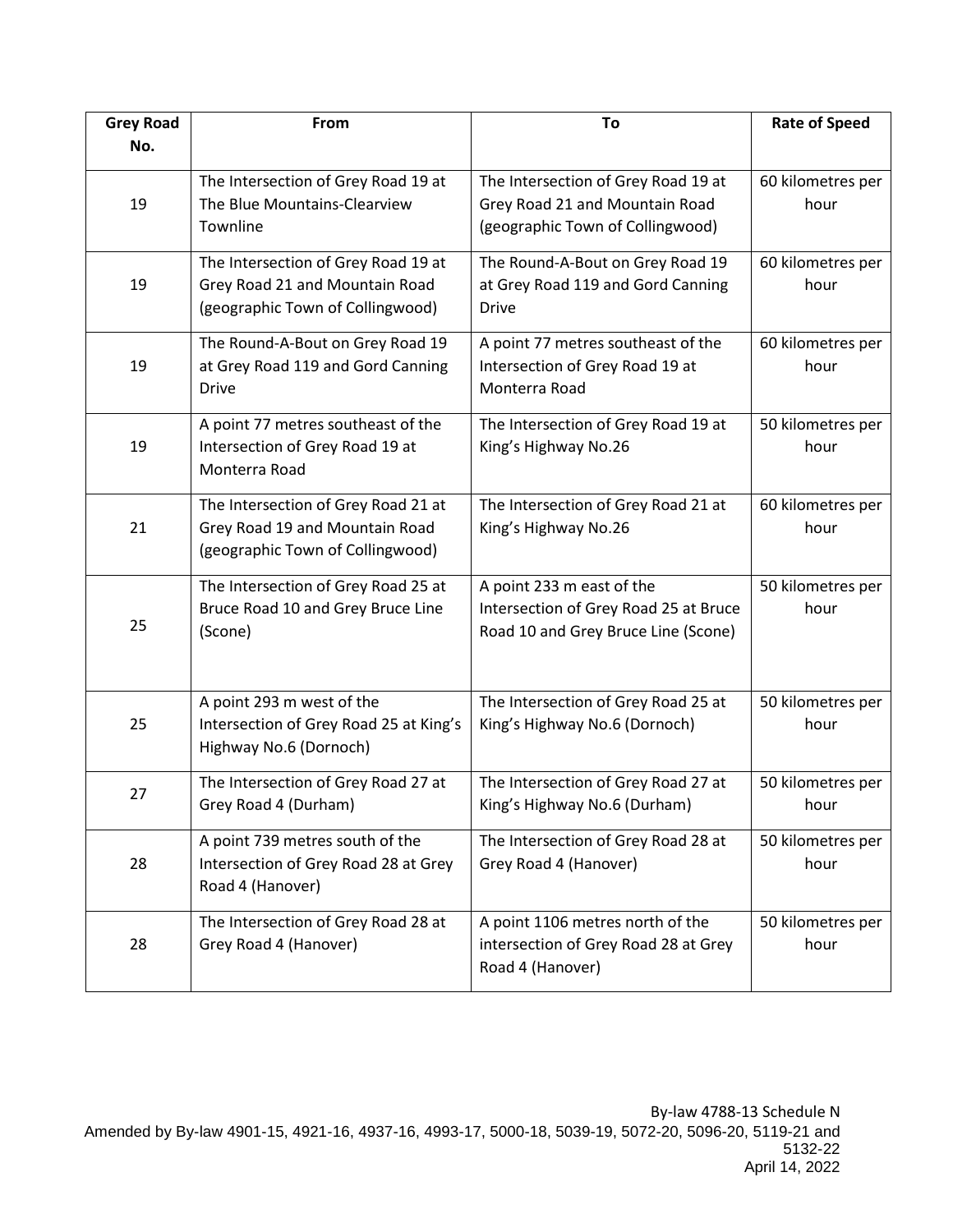| <b>Grey Road</b> | From                                                                                                                                          | To                                                                                                                                      | <b>Rate of Speed</b>      |
|------------------|-----------------------------------------------------------------------------------------------------------------------------------------------|-----------------------------------------------------------------------------------------------------------------------------------------|---------------------------|
| No.              |                                                                                                                                               |                                                                                                                                         |                           |
| 29               | A point 110 metres southeast of the<br>Intersection of Grey Road 29 at<br>Deviation Road (geographic Township<br>of Holland) (Walter's Falls) | A point 452 metres east of the<br>Intersection of Grey Road 29 at<br>Concession 11 (geographic Township<br>of Holland) (Walter's Falls) | 50 kilometres per<br>hour |
| 29               | A point 193 metres south of the<br>Intersection of Grey Road 29 at<br>Bognor-John Street (Bognor)                                             | A point 548 metres north of the<br>Intersection of Grey Road 29 at<br>Sideroad 6 (geographic Township of<br>Sydenham) (Bognor)          | 50 kilometres per<br>hour |
| 30               | 250 m west of Valley Crescent                                                                                                                 | The intersection of Grey Road 30 at<br>Grey Road 32                                                                                     | 50 km/h                   |
| 30               | The Intersection of Grey Road 30 at<br>Grey Road 32                                                                                           | The Intersection of Grey Road 30 at<br>Grey Road 13                                                                                     | 60 kilometres per<br>hour |
| 31               | A point 34 metres east of the<br>Intersection of Grey Road 31 at Road<br>63 and Pretty River Road (Rob Roy)                                   | A point 719 metres east of the<br>Intersection of Grey Road 31 at Road<br>63 and Pretty River Road (Rob Roy)                            | 60 kilometres per<br>hour |
| 31               | A point 522 metres north of the<br>Intersection of Grey Road 31 at<br>Simcoe Road 91                                                          | A point 407 metres south of the<br>Intersection of Grey Road 31 at<br>Simcoe Road 91                                                    | 70 kilometres per<br>hour |
| 31               | A point 754 metres north of the<br>Intersection of Grey Road 31 at Grey<br>Road 124 and Simcoe Road 124<br>(Singhampton)                      | A point 315 metres north of the<br>Intersection of Grey Road 31 at Grey<br>Road 124 and Simcoe Road 124<br>(Singhampton)                | 70 kilometres per<br>hour |
| 31               | A point 315 metres north of the<br>Intersection of Grey Road 31 at Grey<br>Road 124 and Simcoe Road 124<br>(Singhampton)                      | The Intersection of Grey Road 31 at<br>Grey Road 124 and Simcoe Road 124<br>(Singhampton)                                               | 60 kilometres per<br>hour |
| 32               | The Intersection of Grey Road 32 at<br>King's Highway No.10                                                                                   | The Intersection of Grey Road 32 at<br>Grey Road 30                                                                                     | 70 kilometres per<br>hour |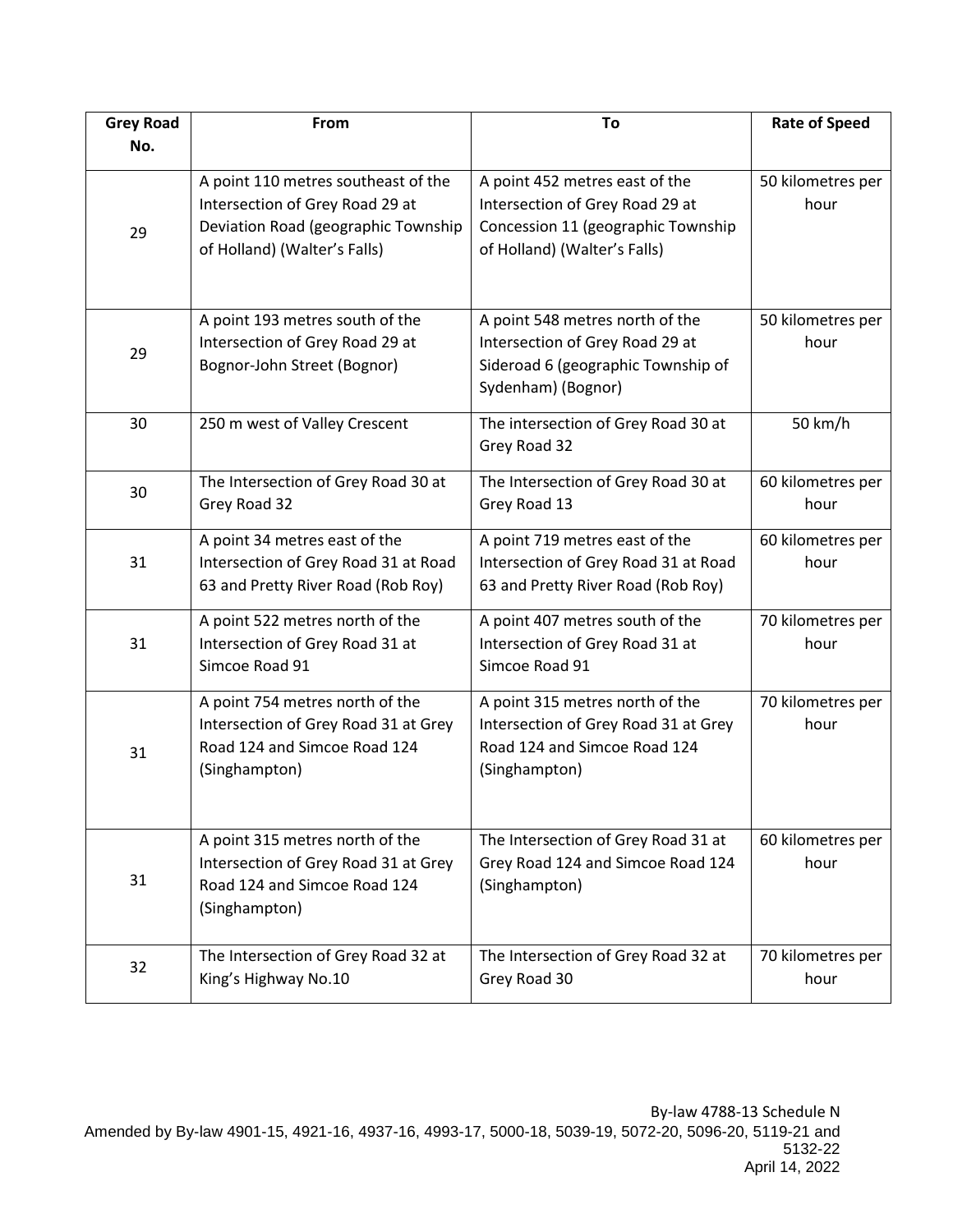| <b>Grey Road</b> | From                                                                                                                                                 | To                                                                                                                                                     | <b>Rate of Speed</b>      |
|------------------|------------------------------------------------------------------------------------------------------------------------------------------------------|--------------------------------------------------------------------------------------------------------------------------------------------------------|---------------------------|
| No.              |                                                                                                                                                      |                                                                                                                                                        |                           |
| 40               | A point 134 metres west of the<br>Intersection of Grey Road 40 at<br>Concession 8 and Side Road 4A<br>(geographic Township of Sullivan)<br>(Desboro) | The Intersection of Grey Road 40 at<br>Concession 8 and Side Road 4A<br>(geographic Township of Sullivan)<br>(Desboro)                                 | 50 kilometres per<br>hour |
| 40               | The Intersection of Grey Road 40 at<br>Concession 8 and Side Road 4A<br>(geographic Township of Sullivan)<br>(Desboro)                               | A point 1030 metres north of the<br>Intersection of Grey Road 40 at<br>Concession 8 and Side Road 4A<br>(geographic Township of Sullivan)<br>(Desboro) | 50 kilometres per<br>hour |
| 40               | The Intersection of Grey Road 40<br>(McNab Street) at King's Highway<br>No.6 (geographical Village of<br>Chatsworth)                                 | The Intersection of Grey Road 40<br>(McNab Street) at King's Highway<br>No.10 (geographical Village of<br>Chatsworth)                                  | 50 kilometres per<br>hour |
| 40               | A point 511 metres west of the<br>Intersection of Grey Road 40 at The<br>Blue Mountains - Euphrasia Townline                                         | A point 820 metres east of the<br>Intersection of Grey Road 40 at The<br>Blue Mountains - Euphrasia Townline                                           | 70 kilometres per<br>hour |
| 40               | A point 69 metres west of the<br>Intersection of Grey Road 40 at 7th<br>Line (Town of The Blue Mountains)                                            | The Intersection of Grey Road 40 at<br>King's Highway No.26                                                                                            | 60 kilometres per<br>hour |
| 109              | A point 703 metres south of the<br>Intersection of Grey Road 109 at<br>Southgate Road 12 (Holstein)                                                  | The Intersection of Grey Road 109 at<br>Southgate Road 12 (Holstein)                                                                                   | 50 kilometres per<br>hour |
| 109              | The Intersection of Grey Road 109 at<br>Southgate Road 12 (Holstein)                                                                                 | A point 162 metres south of the<br>Intersection of Grey Road 109 at<br>Southgate Road 14 East Junction<br>(Holstein)                                   | 40 kilometres per<br>hour |
| 112              | The Intersection of Grey Road 112 at<br>King's Highway No.26                                                                                         | The south boundary of the<br>Department of National Defence<br>Tank Range property                                                                     | 70 kilometres per<br>hour |